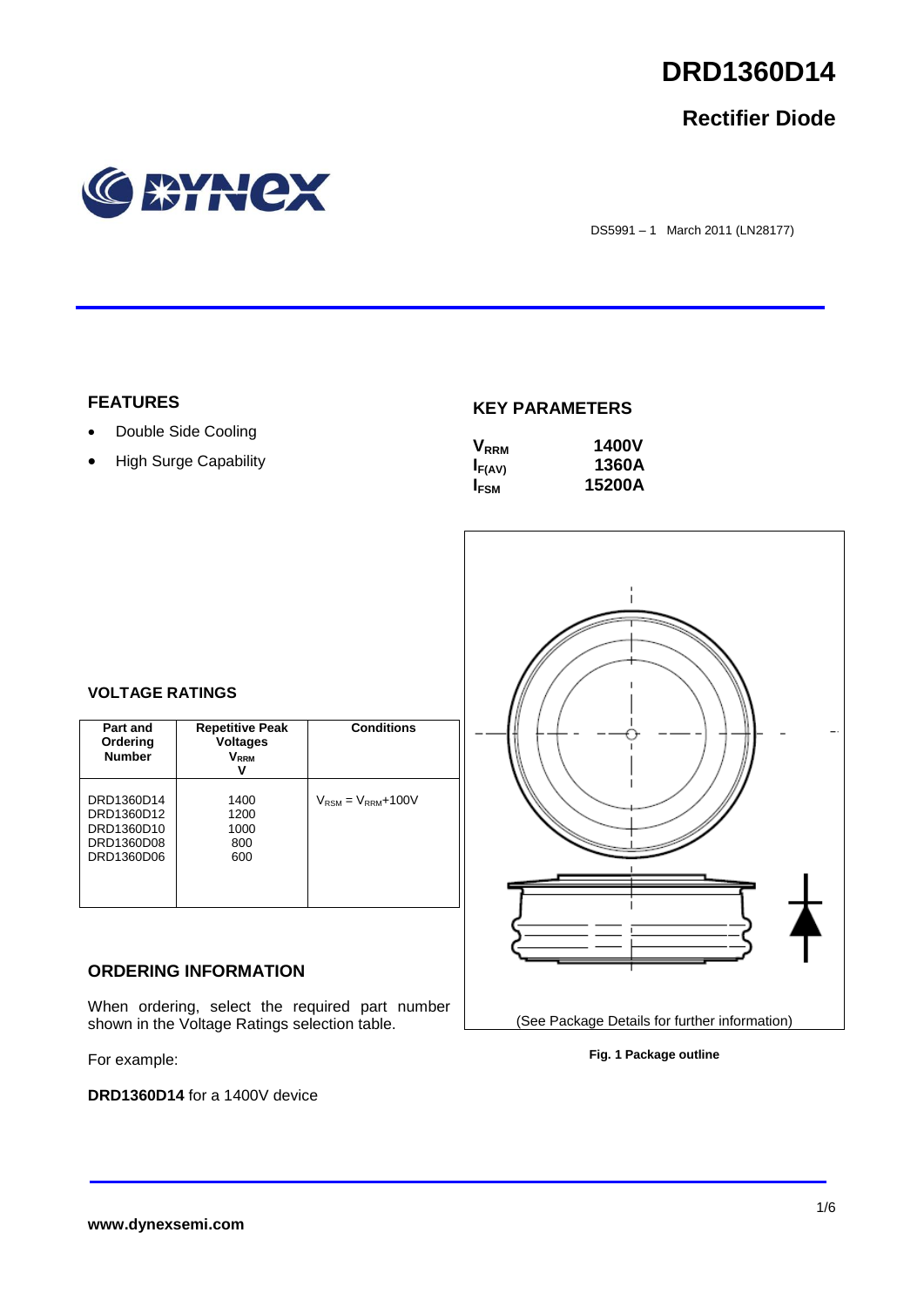

## **CURRENT RATINGS**

**Tcase = 75°C unless stated otherwise**

| Symbol              | <b>Parameter</b>                     | <b>Test Conditions</b>   | Max. | <b>Units</b> |  |
|---------------------|--------------------------------------|--------------------------|------|--------------|--|
| Double Side Cooled  |                                      |                          |      |              |  |
| $I_{F(AV)}$         | Mean forward current                 | Half wave resistive load | 1600 | A            |  |
| I <sub>F(RMS)</sub> | <b>RMS</b> value                     | -                        | 2510 | A            |  |
| IF.                 | Continuous (direct) on-state current | -                        | 2260 | A            |  |

## **Tcase = 100°C unless stated otherwise**

| Symbol                    | <b>Parameter</b>                     | <b>Test Conditions</b>   | Max. | <b>Units</b> |
|---------------------------|--------------------------------------|--------------------------|------|--------------|
| <b>Double Side Cooled</b> |                                      |                          |      |              |
| $I_{F(AV)}$               | Mean forward current                 | Half wave resistive load | 1360 | A            |
| I <sub>F(RMS)</sub>       | <b>RMS</b> value                     | $\overline{\phantom{0}}$ | 2140 | A            |
| IF                        | Continuous (direct) on-state current | ۰                        | 1920 | A            |

## **SURGE RATINGS**

| Symbol      | <b>Parameter</b>                        | <b>Test Conditions</b>                            | Max. | <b>Units</b>      |
|-------------|-----------------------------------------|---------------------------------------------------|------|-------------------|
| <b>IFSM</b> | Surge (non-repetitive) on-state current | 10ms half sine, $T_{\text{case}} = 190^{\circ}$ C | 15.2 | kA                |
| $l^2t$      | I <sup>'</sup> t for fusing             | $V_R = 0$                                         | 1.16 | MA <sup>2</sup> s |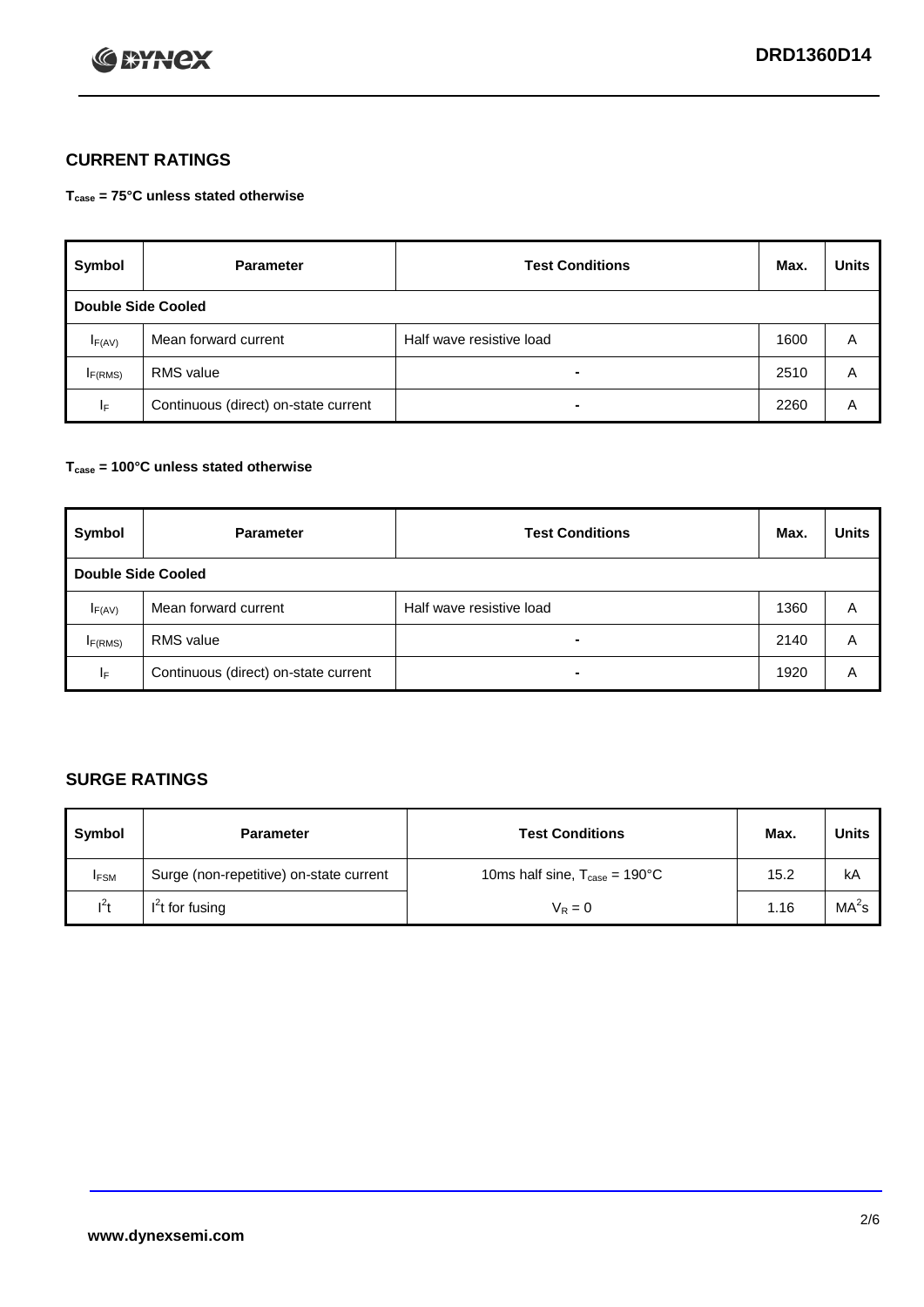## **THERMAL AND MECHANICAL RATINGS**

| Symbol           | <b>Parameter</b>                      | <b>Test Conditions</b>                      |    | Min.  | Max.  | <b>Units</b> |
|------------------|---------------------------------------|---------------------------------------------|----|-------|-------|--------------|
| $R_{th(j-c)}$    | Thermal resistance - junction to case | Double side cooled                          | DC |       | 0.035 | °C/W         |
| $R_{th(c-h)}$    | Thermal resistance – case to heatsink | Double side cooled                          | DC |       | 0.01  | °C/W         |
| $T_{\rm vj}$     | Virtual junction temperature          | Blocking V <sub>DRM</sub> / <sub>VRRM</sub> |    | -40   | 190   | °C           |
| $T_{\text{stg}}$ | Storage temperature range             |                                             |    | $-40$ | 190   | °C           |
| $F_m$            | Clamping force                        |                                             |    | 8     | 12    | kN           |

## **CHARACTERISTICS**

| Symbol                   | <b>Parameter</b>     | <b>Test Conditions</b>                                                                           | Min.           | Max.  | <b>Units</b> |
|--------------------------|----------------------|--------------------------------------------------------------------------------------------------|----------------|-------|--------------|
| $\mathsf{V}_\mathsf{FM}$ | Forward voltage      | At 1500A peak, $T_{\text{case}} = 25^{\circ}C$                                                   |                | 1.30  | V            |
| <b>I</b> <sub>RM</sub>   | Peak reverse current | At $V_{DRM}$ , $T_{case} = 190^{\circ}C$                                                         | ۰              | 50    | mA           |
| $Q_{\rm S}$              | Total stored charge  | $I_F = 1000A$ , dl <sub>RR</sub> /dt = 10A/us<br>$T_{\text{case}} = 190^{\circ}$ C. $V_R = 100V$ | $\blacksquare$ | 2000  | μC           |
| V <sub>TO</sub>          | Threshold voltage    | At $T_{vi} = 190^{\circ}$ C                                                                      | $\blacksquare$ | 0.78  | V            |
| $r_{\text{T}}$           | Slope resistance     | At $T_{vi} = 190^{\circ}$ C                                                                      | ۰.             | 0.257 | $m\Omega$    |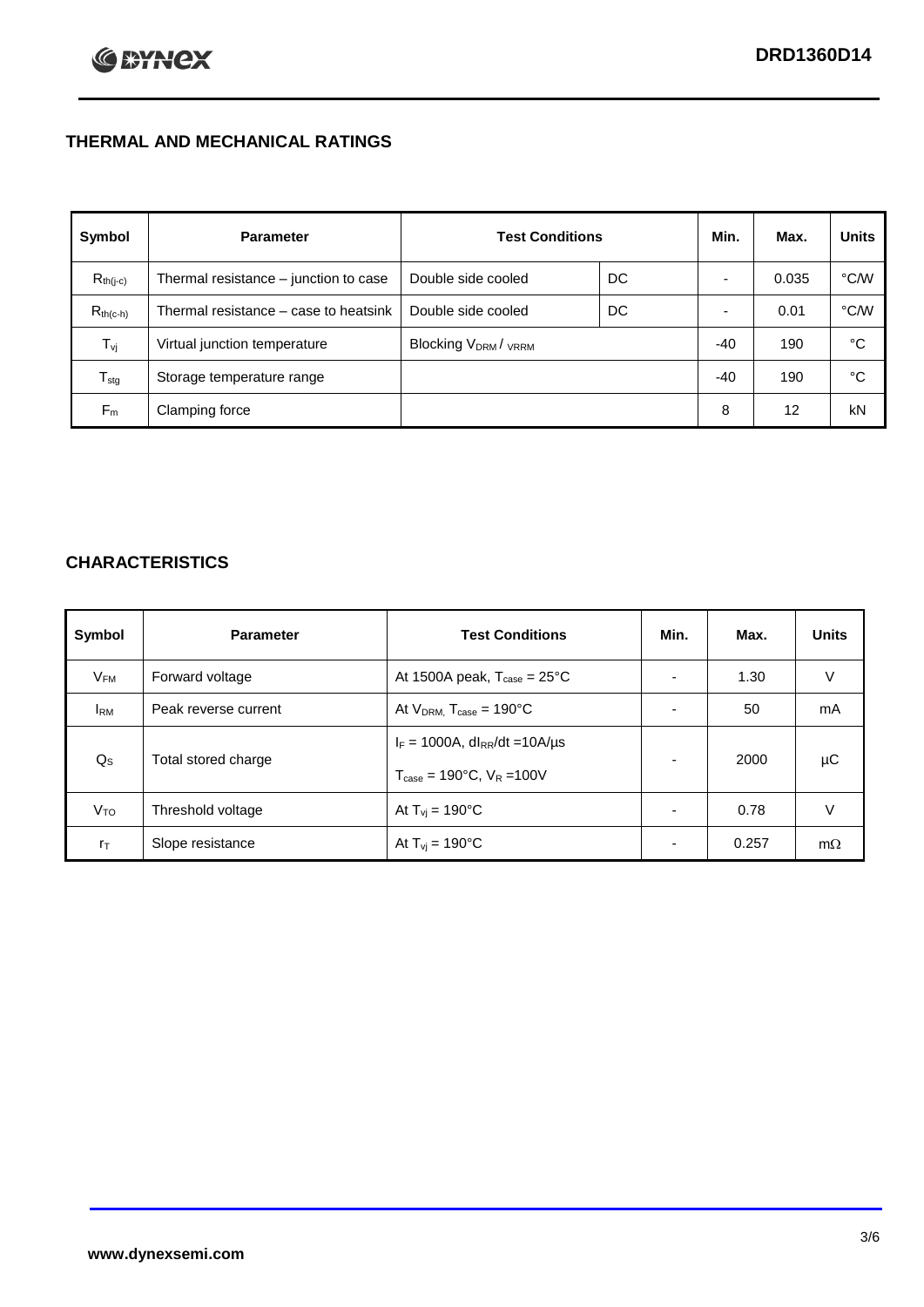# **C BYNCX**

## **CURVES**



### **Fig.2 Maximum forward characteristics Fig.3 Dissipation curves**



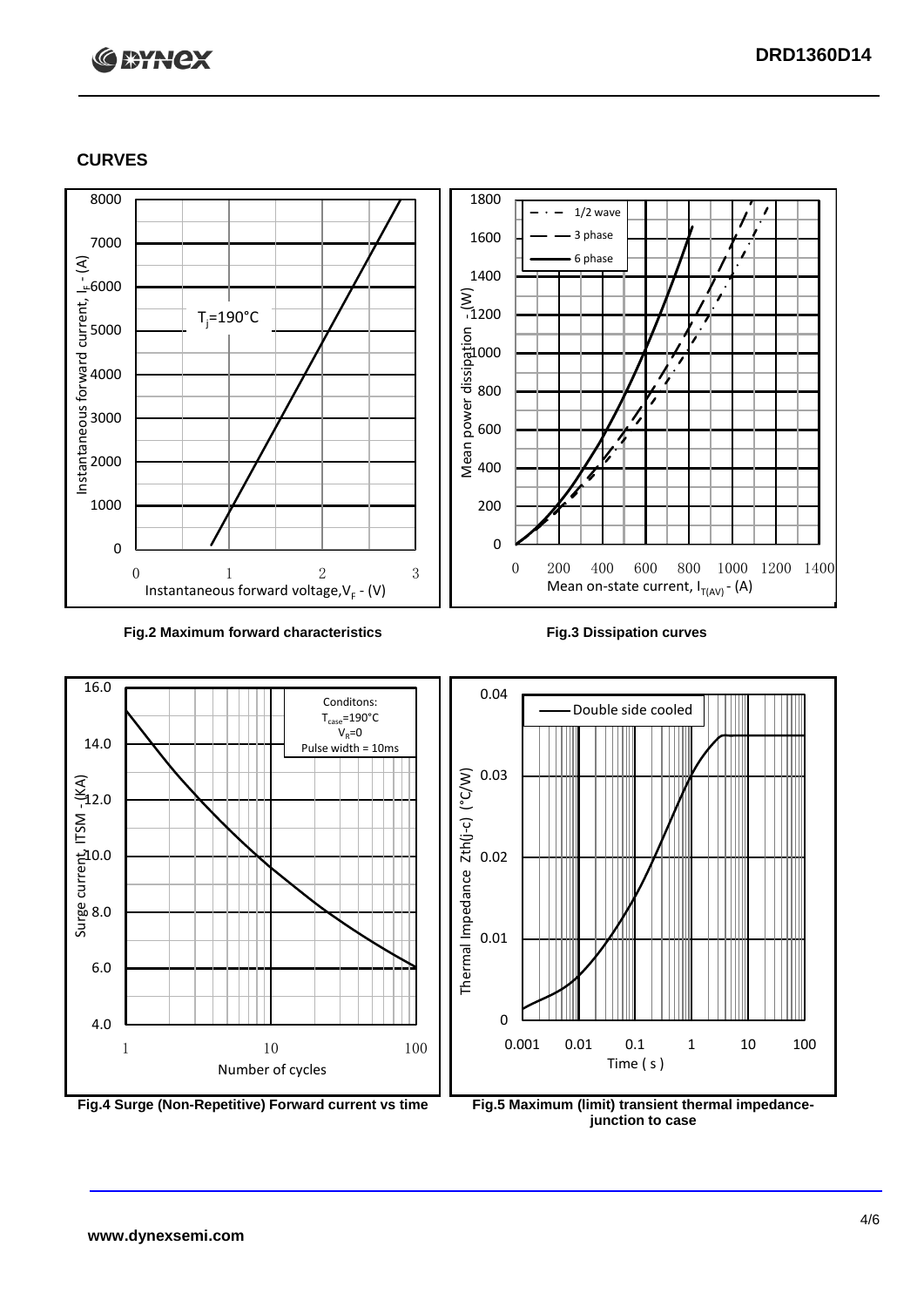

## **PACKAGE DETAILS**

For further package information, please contact Customer Services. All dimensions in mm, unless stated otherwise. DO NOT SCALE.



## **Note:**

Some packages may be supplied with gate and or tags.